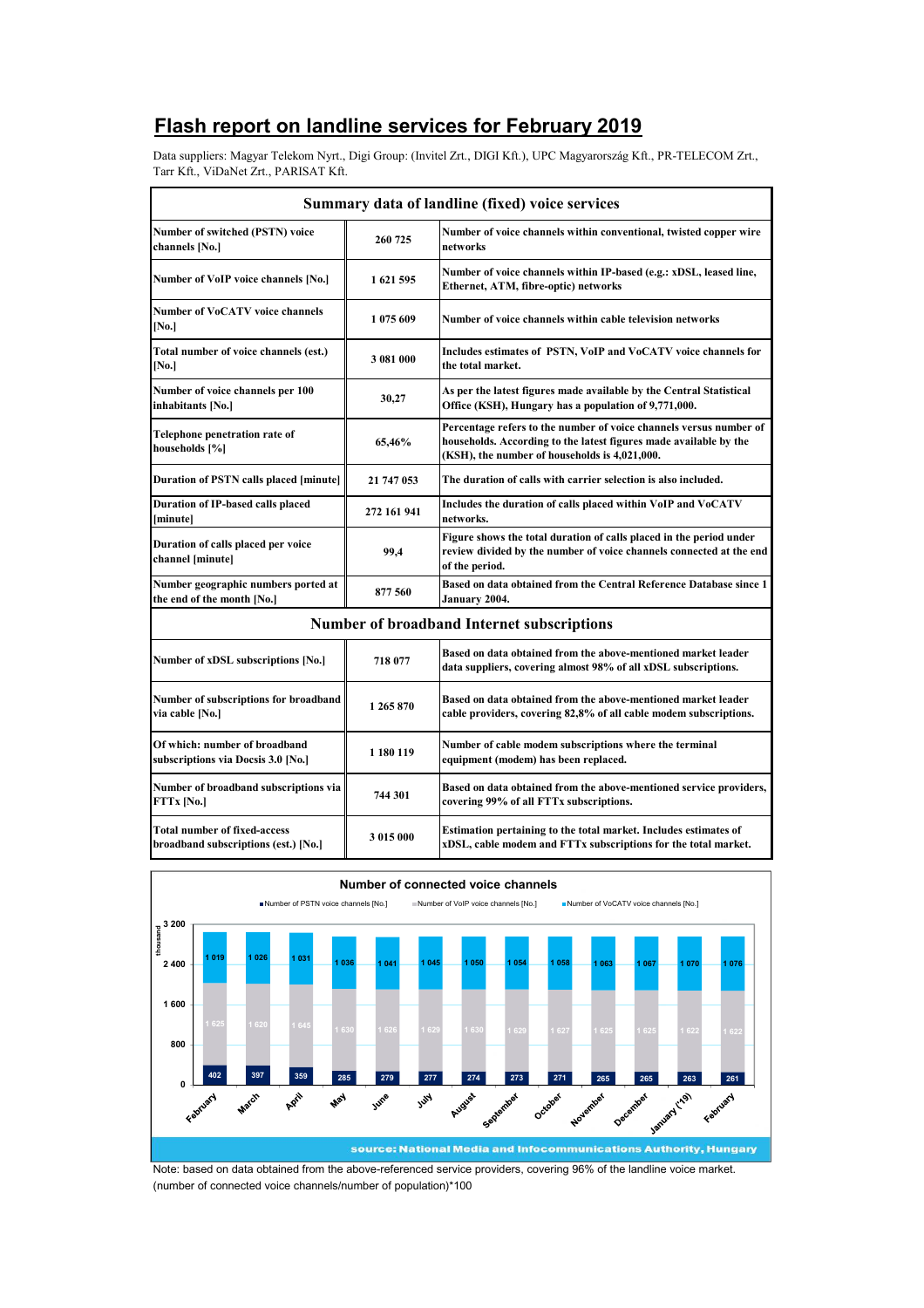

Note: based on data obtained from the above-referenced service providers, covering 96% of the landline voice market.



Note: based on data obtained from the above-referenced service providers, covering 96% of the landline voice market.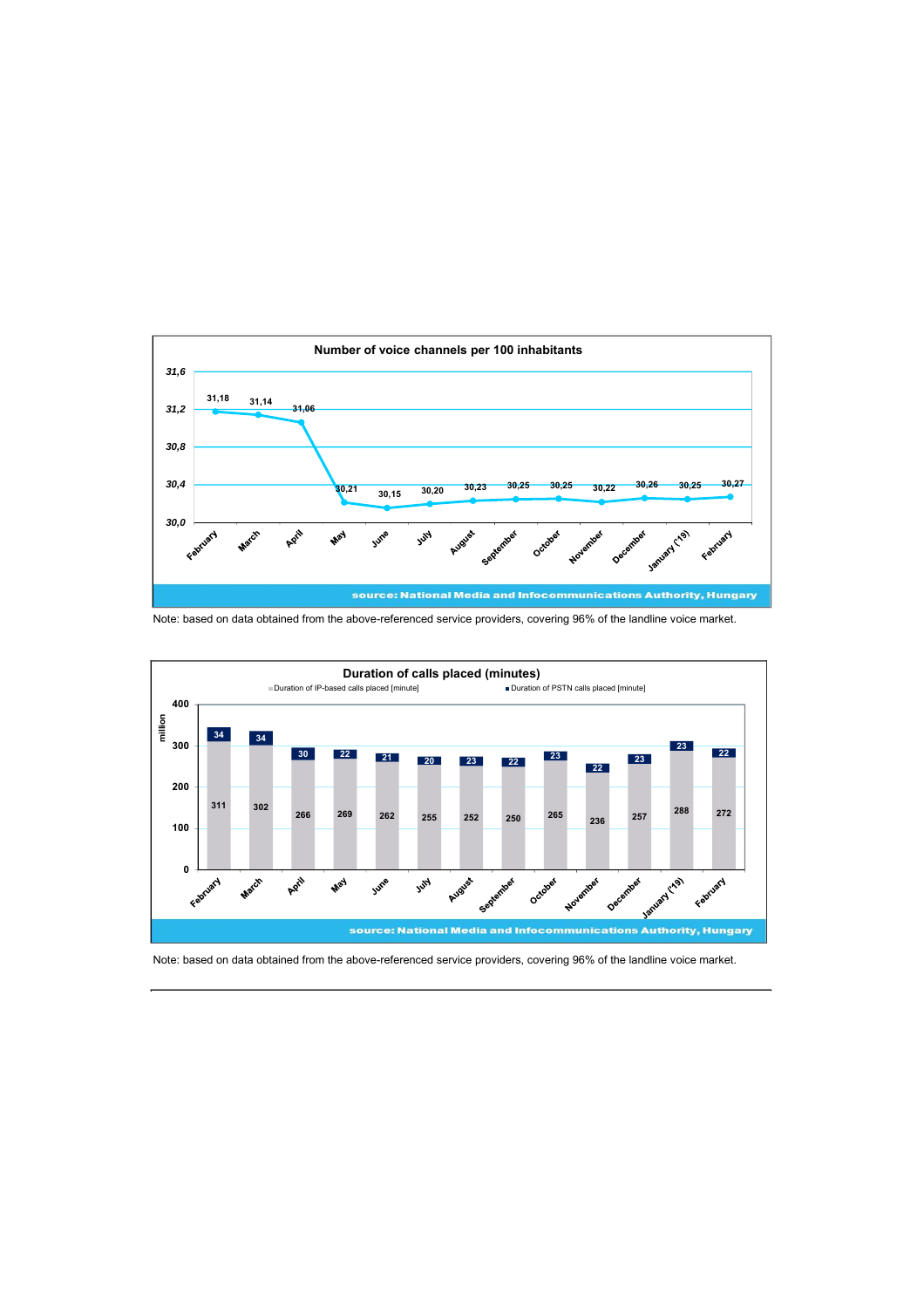

Note: based on data obtained from the above-referenced service providers, covering 96% of the landline voice market. (duration of calls placed / number of connected voice channels)



Note: The market shares were defined based on the total market's estimated values and technologically neutrally.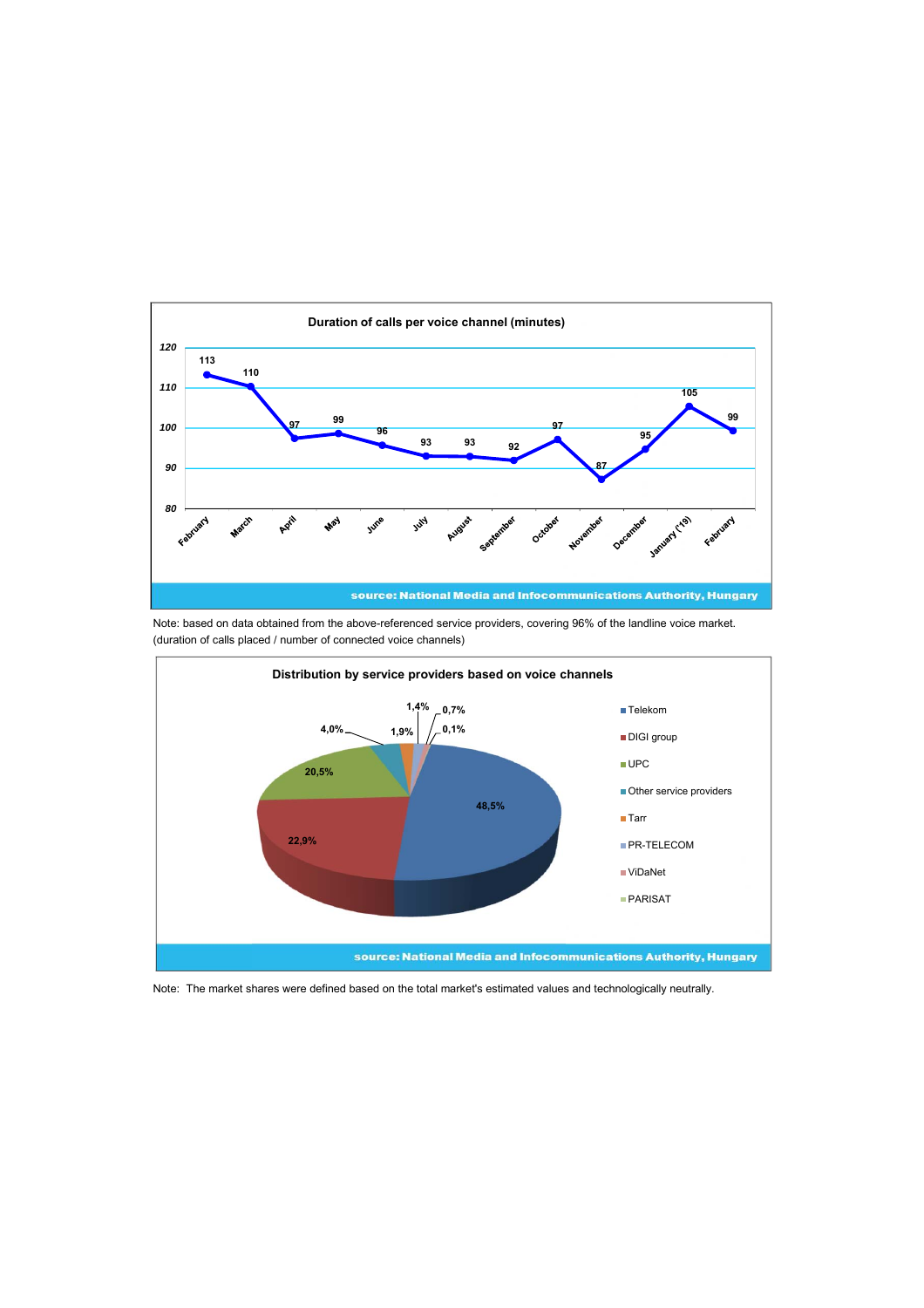

Note: based on data obtained from the above-referenced service providers that cover 90% of the fixed broadband market. Other (i.e. wireless) broadband technologies are excluded.



Note: based on data obtained from the above-referenced service providers that cover 90% of the fixed broadband market.



Note: The market shares were defined based on the total market's estimated values and technologically neutrally.